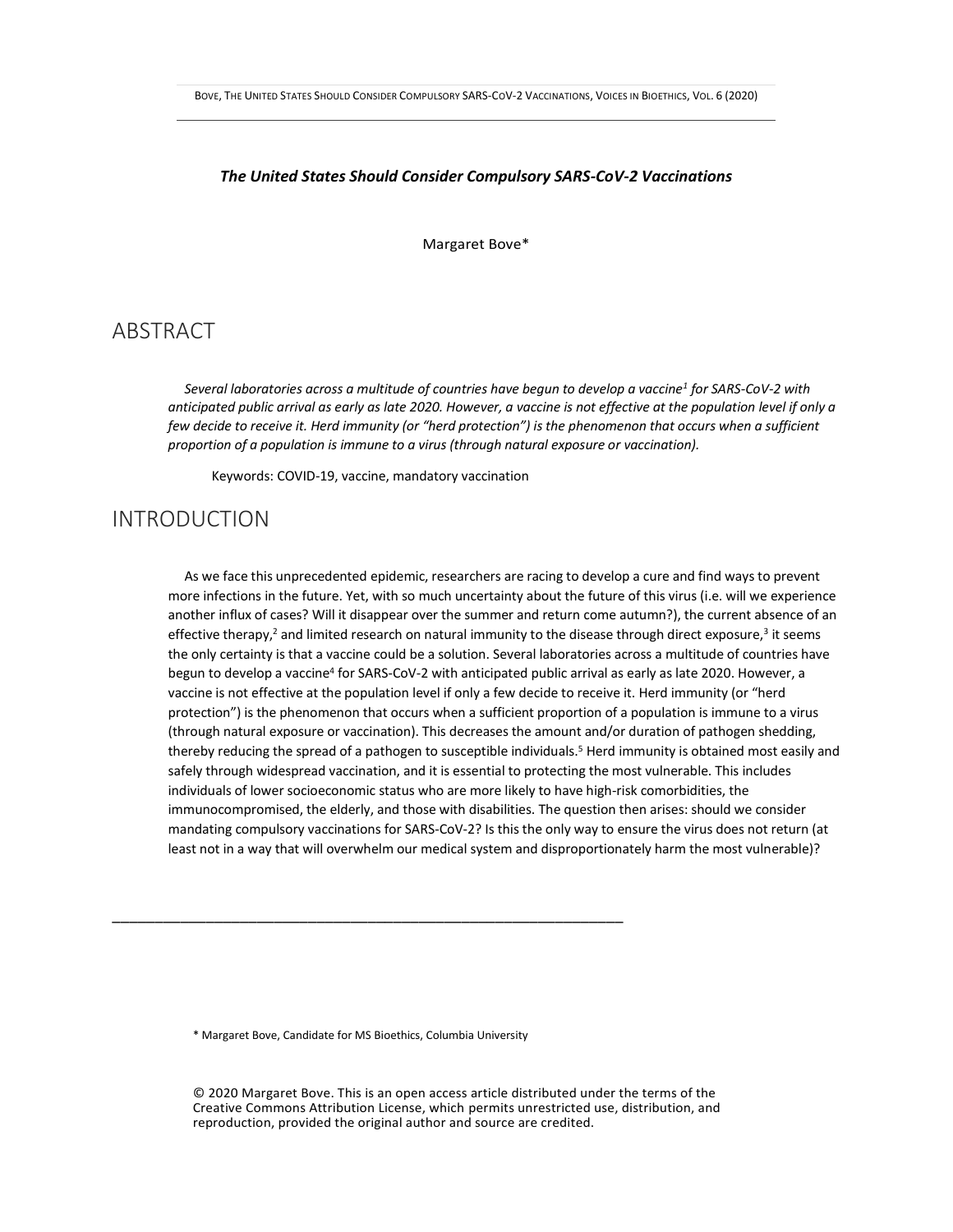### ANALYSIS

 The prospect of compulsory vaccinations has an arduous history in the United States dating back to the 1905 court case *Jacobson v. Massachusetts* when, in the face of the smallpox epidemic, Henning Jacobson refused vaccination, arguing that the law requiring all adults vaccinate or pay a fine was an infringement on his autonomy and "an assault on his person"<sup>6</sup> (he was fined five dollars after the Court ruled that no person was ever forced into compliance).<sup>7</sup> In the modern era, the conversation has largely shifted its focus toward childhood vaccinations. A combination of poorly conducted research,<sup>8</sup> sensational media coverage, safety concerns, desire for additional education, and philosophical opinions about "natural" immunity have all been cited as reasons that people refuse to vaccinate.<sup>9</sup> As a result, many parents have claimed exemptions to vaccinations, and consequently, outbreaks of preventable diseases such as measles have struck several communities across the country.<sup>10</sup> Now, this is not to say that these fears are entirely unwarranted. Although most adverse reactions to vaccinations are quite mild, there are some known, extremely rare potential side effects to some common childhood vaccinations.<sup>11</sup> These, however, are frequently mitigated through proper medical screening and exemption. Furthermore, rigorous research on the efficacy and safety of the SARS-CoV-2 vaccine prior to FDA approval will help to prevent our most vulnerable populations from experiencing adverse effects. Government control over vaccine research and use of the National Vaccine Injury Compensation Program (VICP)<sup>12</sup> can ensure potential adverse outcomes are limited and properly addressed. Furthermore, educational resources and proper use of the media can help establish trust in concerned populations. The greater philosophical discussion of the value of personal autonomy in the U.S., however, is much more complicated.

 The case for autonomy may be summarized as the right to choose for oneself. Culturally and constitutionally, it is considered to be a fundamental right in the U.S., and Supreme Court Cases have ruled in favor of autonomy and the right to bodily integrity time and time again, as demonstrated in *Roe v. Wade* (1973)<sup>13</sup> and *Griswold v. Connecticut* (1965).<sup>14</sup> There is a basic philosophy of autonomy: any person with capacity and competence has the right to choose what they deem to be in their own best interests, and a right to protect their body from unwanted intrusion or harm. A competent patient cannot be forced to undergo surgery, nor can they be held against their will in the emergency room, nor forced to receive a blood transfusion if they are a Jehovah's Witness. There is, however, a second part to this philosophy: an autonomous decision may not pose significant risk or harm to another person. Consequently, the case for personal autonomy and bodily integrity in the context of highly infectious diseases is weak.

 Unlike many other personal medical decisions (e.g. discontinuing treatment for a terminal cancer, signing a DNR order, or refusing a transplant), refusing to vaccinate is not a decision that affects the patient independently. Instead, it poses a threat to any community member who is unable to vaccinate for legitimate medical purposes. Moreover, I argue that a mandatory vaccination program does not significantly inhibit the autonomy of any normally healthy person (where the risk of harm from vaccination is incredibly low), but rather it acts to protect those who are not already in good health (where the risk of infection is significantly high). A compulsory vaccination program would serve as a viable public health effort to protect the most vulnerable groups. In the case of COVID-19, this includes those who are immunocompromised, diabetic, elderly, obese, or with chronic heart or lung disease.<sup>15</sup> Vaccination should therefore be considered a moral responsibility of the healthy. In essence, the argument for autonomy simply does not carry enough significance when weighed against community-level beneficence.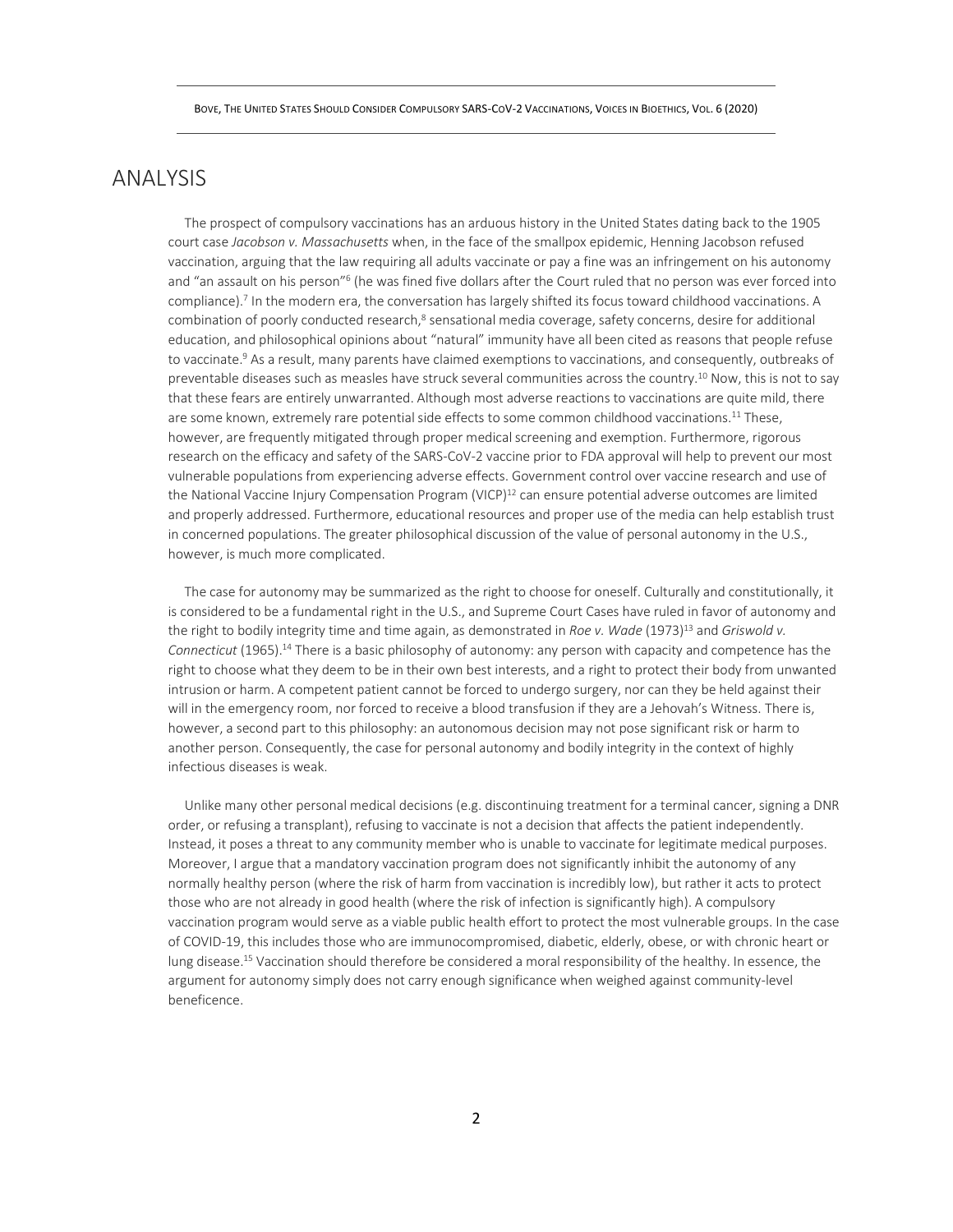#### BOVE, THE UNITED STATES SHOULD CONSIDER COMPULSORY SARS-COV-2 VACCINATIONS, VOICES IN BIOETHICS, VOL. 6 (2020)

 This novel coronavirus also raises an entirely new dilemma not often faced with other infectious diseases – scarcity of resources. For those who become extremely ill, treating this disease requires invasive, expensive, and scarce medical resources. Many of the patients admitted to the hospital are placed on ventilators and their healthcare providers require copious amounts of personal protective equipment. As many states reach their projected peak of new cases, many hospitals continue to teeter on the edge of maximum capacity. Hospital ethics committees face the real possibility of deciding to withdraw or withhold care to preserve resources for those with a higher chance of survival.<sup>16</sup> This has raised alarms for disability rights groups,<sup>17</sup> as should a purely utilitarian approach be applied to resource allocation, people with many cognitive and physical disabilities may be denied treatment despite the fact that it violates the American with Disabilities Act.<sup>18</sup>

 As we look toward the future of this pandemic, it is unclear if hospitals will face another spike of cases come autumn that will, once again, stretch resources and place many lives at risk. I argue that we have a moral duty to do what we can to prevent this ethical quandary from occurring as part of an effort to protect those with high-risk comorbidities and disabilities. These individuals deserve equal moral value under the utilitarian practices that guide triage decisions. This is most easily realized through a compulsory vaccination program for SARS-CoV-2.

There is a caveat, however. Should a mandatory vaccination program be implemented, cost should not represent a limitation. This virus already disproportionately affects those of lower socioeconomic status.<sup>19</sup> Populations already at increased risk of contracting the virus should not be denied access to the vaccine due to cost. If vaccination becomes mandatory, these populations should not incur the burden of cost. For such a system to be considered just, the U.S. government must be willing to cover the cost of SARS-CoV-2 vaccination for everyone.

# **CONCLUSION**

 We cannot be certain what the next several months will look like. This novel coronavirus may fade over the summer, or it may return in the fall, and we may experience another spike in cases. Nevertheless, in the absence of effective therapeutic measures, and assuming a vaccine becomes available, the risk of repeating our current situation is too high and we must consider mandatory vaccination as a real possibility. Personal liberty does not give one the right to endanger another person, and people have an individual right to be protected from others who may place them in danger. Even a culture that prides itself on individual choice and personal liberty should be willing to see the crucial need for such measures.

 It is thought that younger generations are unwilling to trust vaccines because they have not experienced outbreaks such as smallpox or polio, and therefore do not believe vaccines are an effective or necessary tool in preventing disease. Perhaps this pandemic will be the experience that motivates them to reconsider and reappreciate the role of vaccination in our lives. With that in mind, we can begin to ask again, is the ongoing pandemic the catalyst we needed for compulsory vaccinations to enter the forefront of health policy discourse?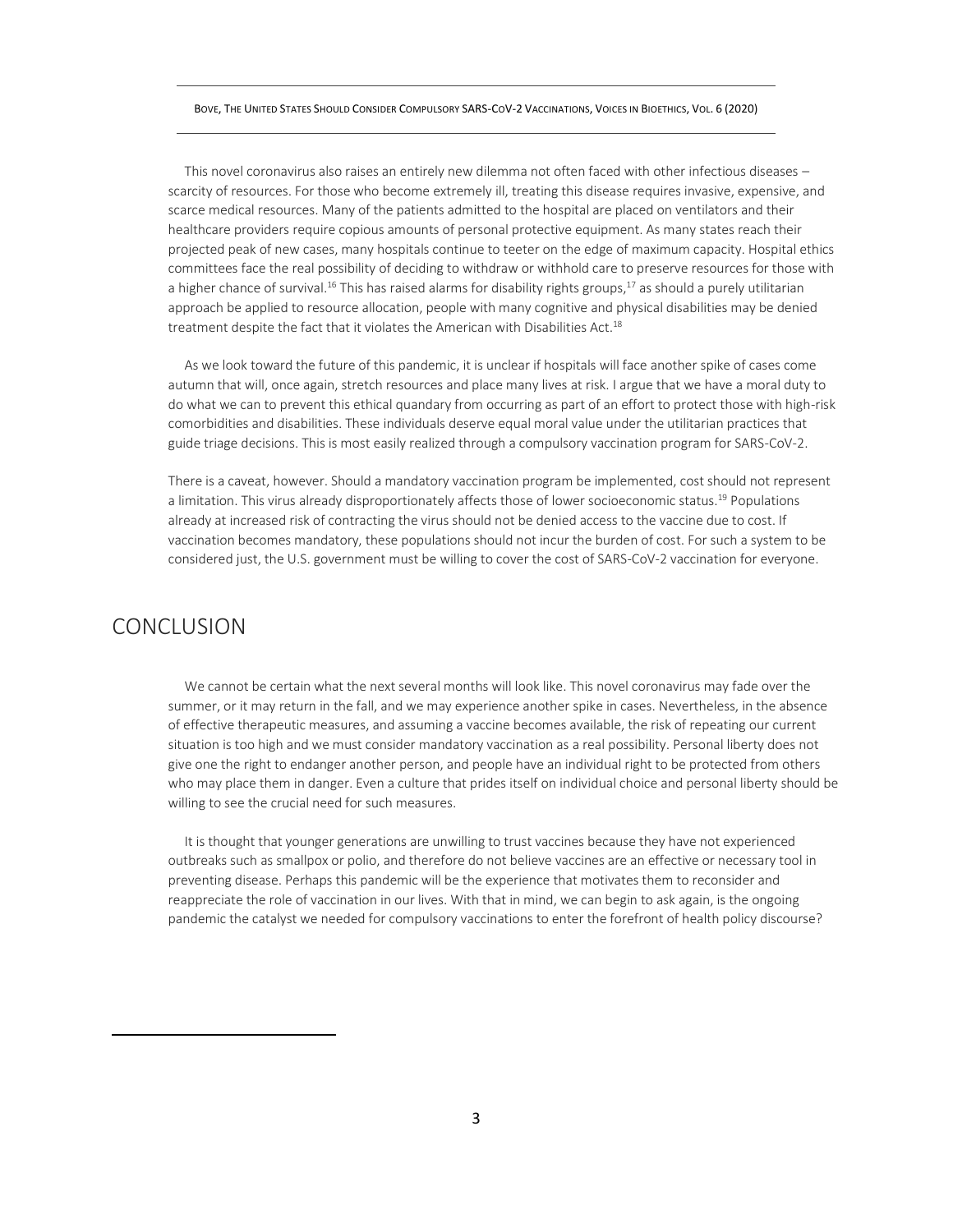BOVE, THE UNITED STATES SHOULD CONSIDER COMPULSORY SARS-COV-2 VACCINATIONS, VOICES IN BIOETHICS, VOL. 6 (2020)

1 Jeff Craven. "COVID-19 Vaccine Tracker." Regulatory Affairs Professionals Society (RAPS). Regulatory Focus, April 10, 2020. [https://www.raps.org/news-and-articles/news-articles/2020/3/covid-19-vaccine-tracker.](https://www.raps.org/news-and-articles/news-articles/2020/3/covid-19-vaccine-tracker)

<sup>2</sup> "Therapeutic Options for COVID-19 Patients." Centers for Disease Control and Prevention. Centers for Disease Control and Prevention, March 21, 2020. https://www.cdc.gov/coronavirus/2019-ncov/hcp/therapeutic-options.html.

<sup>3</sup> Apoorva Mandavilli. "Can You Become Immune to the Coronavirus?" *The New York Times*, March 25, 2020. https://www.nytimes.com/2020/03/25/health/coronavirus-immunity-antibodies.html?auth=link-dismiss-google1tap.

4 Jeff Craven. "COVID-19 Vaccine Tracker." Regulatory Affairs Professionals Society (RAPS). Regulatory Focus, April 10, 2020. [https://www.raps.org/news-and-articles/news-articles/2020/3/covid-19-vaccine-tracker.](https://www.raps.org/news-and-articles/news-articles/2020/3/covid-19-vaccine-tracker)

<sup>5</sup> FE Andre, R Booy, HL Bock, J Clemens, SK Datta, TJ John, BW Lee, et al. "Vaccination greatly reduces disease, disability, death, and inequity worldwide." *Bulletin of the World Health Organization* 86, no. 2 (February 2008): 81-160

<sup>6</sup> DA Salmon, SP Teret, CR MacIntyre, D Salisbury, MA Burgess, and NA Halsey. "Compulsory vaccination and conscientious or philosophical exemptions: past, present, and future." *Lancet* 367, no. 9508 (4 February 2006): 436-42

<sup>7</sup> Wendy K Mariner, George J Annas, and Leonard H Glantz. "Jacobson v Massachusetts: It's Not Your Great-Great-Grandfather's Public Health Law." *American Journal of Public Health* 95, no. 4 (April 2005): 581–90. [https://doi.org/10.2105/AJPH.2004.055160.](https://doi.org/10.2105/AJPH.2004.055160)

8 AJ Wakefield, SH Murch, A Anthony, J Linnell, DM Casson, M Malik, M Berelowitz, et al. "RETRACTED: Ileal-Lymphoid-Nodular Hyperplasia, Non-Specific Colitis, and Pervasive Developmental Disorder in Children." *The Lancet* 351, no. 9103 (February 28, 1998): 637–41. [https://doi.org/10.1016/s0140-6736\(97\)11096-0.](https://doi.org/10.1016/s0140-6736(97)11096-0)

<sup>9</sup> Chephra McKee and Kristin Bohannon. "Exploring the Reasons Behind Parental Refusal of Vaccines" *The Journal of Pediatric Pharmacology and Therapeutics* 21, no. 2, (Mar-April 2016): 104-109

<sup>10</sup> "Measles Cases and Outbreaks." Centers for Disease Control and Prevention. Centers for Disease Control and Prevention, April 6, 2020[. https://www.cdc.gov/measles/cases-outbreaks.html.](https://www.cdc.gov/measles/cases-outbreaks.html)

<sup>11</sup> "Vaccines: Vac-Gen/Side Effects." Centers for Disease Control and Prevention. Centers for Disease Control and Prevention, April 2, 2020[. https://www.cdc.gov/vaccines/vac-gen/side-effects.htm.](https://www.cdc.gov/vaccines/vac-gen/side-effects.htm)

<sup>12</sup> "National Vaccine Injury Compensation Program." Official web site of the U.S. Health Resources & Services Administration, January 7, 2020[. https://www.hrsa.gov/vaccine-compensation/index.html.](https://www.hrsa.gov/vaccine-compensation/index.html)

<sup>13</sup> Roe v. Wade, 410 U.S. 113 (1973)

<sup>14</sup> Griswold v. Connecticut, 381 U.S. 479 (1965)

<sup>15</sup> Shikha Garg, Lindsay Kim, Michael Whitaker, Alissa O'Halloran, Charisse Cummings, Rachel Holstein, Mila Prill, et al. "Hospitalization Rates and Characteristics of Patients Hospitalized with Laboratory-Confirmed Coronavirus Disease 2019 – COVID-NET, 14 States, March 1-30, 2020" *MMWR Morb Mortal Wkly Rep* 69, (April 8, 2020). <https://dx.doi.org/10.15585/mmwr.mm6915e3>

<sup>16</sup> Mike Baker, and Sheri Fink. "At the Top of the Covid-19 Curve, How Do Hospitals Decide Who Gets Treatment?" *The New York Times*, March 31, 2020. https://www.nytimes.com/2020/03/31/us/coronavirus-covid-triage-rationing-ventilators.html.

<sup>17</sup> "Protect Rights of People with Disabilities During COVID-19." Human Rights Watch, March 26, 2020. https://www.hrw.org/news/2020/03/26/protect-rights-people-disabilities-during-covid-19.

18 Amy Osteen. "Preventing Discrimination in the Treatment of COVID-19 Patients: The Illegality of Medical Rationing on the Basis of Disability." Disability Rights Education & Defense Fund, April 2, 2020. [https://dredf.org/the-illegality-of-medical](https://dredf.org/the-illegality-of-medical-rationing-on-the-basis-of-disability/)[rationing-on-the-basis-of-disability/.](https://dredf.org/the-illegality-of-medical-rationing-on-the-basis-of-disability/)